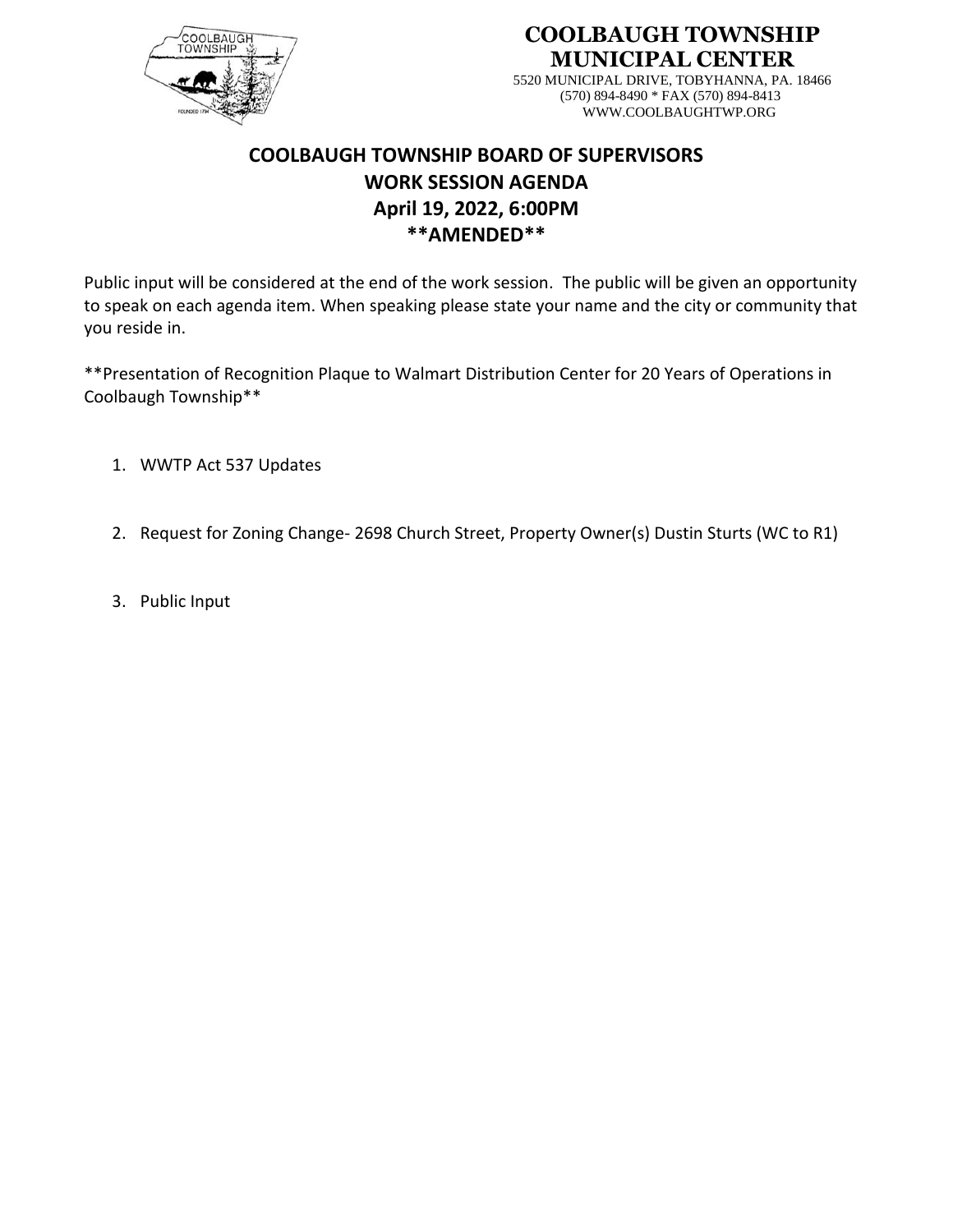

#### **COOLBAUGH TOWNSHIP MUNICIPAL CENTER**

5520 MUNICIPAL DRIVE, TOBYHANNA, PA. 18466 (570) 894-8490 \* FAX (570) 894-8413 WWW.COOLBAUGHTWP.ORG

# **COOLBAUGH TOWNSHIP BOARD OF SUPERVISORS REGULAR MEETING AGENDA April 19, 2022 \*\*AMENDED\*\***

**Roll Call**

### **BOARD OF SUPERVISORS**

## **\_\_\_\_B. Weimer \_\_\_\_C. Colgan \_\_\_\_A. Ruiz-Smith \_\_\_\_J. Rogan \_\_\_\_L. Kelly \_\_\_Solicitor Grim \_\_\_\_ E. Masker**

Public input will be considered at the beginning of the meeting agenda. The public will be given an opportunity to speak on each agenda item. When speaking please state your name and the city or community that you reside in.

1. Public input

Status of Orchard BJK Company, LLC. Land Development Plan- Authorization to Finalize and Execute Development Agreement (1901 Corporate Center Drive)- Previously Agenda Item #20

- 2. Approval of minutes / notes:
	- March 29, 2022-Special Meeting Minutes
	- April 5, 2022 Regular Meeting Minutes
- 3. Quarterly Reports:
	- Pocono Mountain Regional Police
	- Pocono Mountain Regional EMS
	- Coolbaugh Township VFC
	- Gouldsboro VFC
	- Pocono Summit VFC
	- Thornhurst VFC
	- Tobyhanna Township VFC
	- Pocono Mountain Public Library
	- Codes and Zoning Report
	- Dangerous Structure Report
	- E-911 Readdressing Report
	- Short Term Rental Report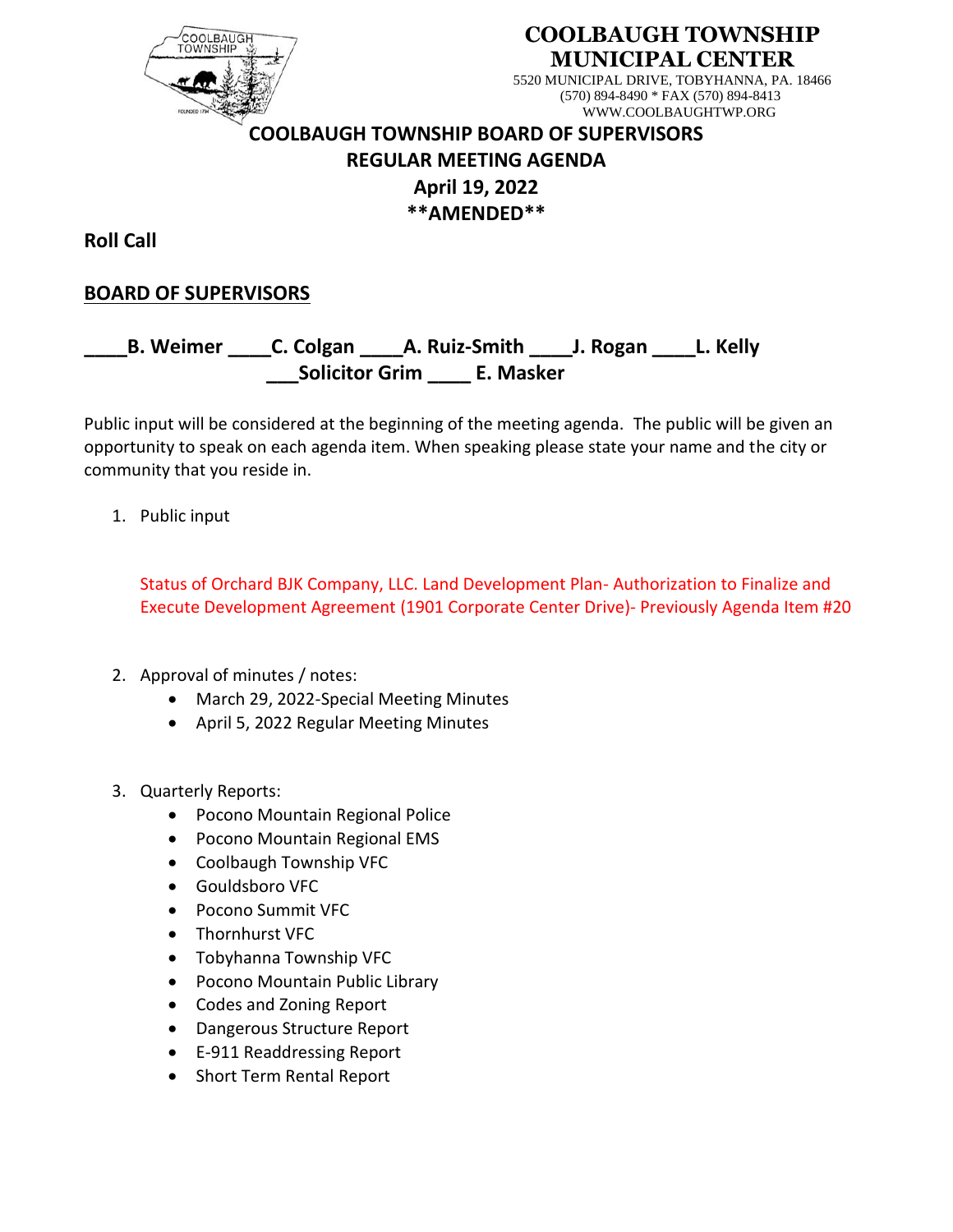



5520 MUNICIPAL DRIVE, TOBYHANNA, PA. 18466 (570) 894-8490 \* FAX (570) 894-8413 WWW.COOLBAUGHTWP.ORG

4. Request for Zoning Change- 3411 Drexel Road, Property Owner(s) Vicky Shung & Sunny Liu (R1 to R2)

4A. Mount Pocono Transportation Approval of Conditions and Solicitor Representation at Zoning Hearing Board Hearing

- 5. Request for Zoning Change- 2698 Church Street, Property Owner(s) Dustin Sturts (WC to R1)
- 6. Authorization to Approve the Quote from North End Electric in the Amount of \$5,493.63 for the Repair of the Forward Flow Pump at the WWTP
- 7. Approval of ATLAS Engineering Act 537 Special Study Cost Proposal in the Amount of \$33,560.00 (ARPA Funds)
- 8. Hydrodyne Engineering Quote for On-Site Inspection and Service Contract for WWTP
- 9. Waiver of Procedural Time Request for the Land Development Plan of Northampton Farms, LLC until July 31, 2022 (Previously submitted as Landston Equities)- 394 & 396 Memorial Blvd.
- 10. Waiver of Procedural Time Request for the Subdivision Plan of Northampton Farms, LLC until July 31, 2022 (Previously submitted as Landston Equities)- 394 & 396 Memorial Blvd.
- 11. Planning Commission Recommendation to Approve the Waiver of Procedural Time Requirements for Lot 24-PMBP, RCI Properties (Pocono), LLC. Until October 18, 2022
- 12. Request to Purchase Sidewalk Pavers for the Veterans Monument on the Municipal Complex
- 13. Authorization to Hire Randall Kice at the rate of \$19.10 per hour as per the current CBA with a start date of April 20, 2022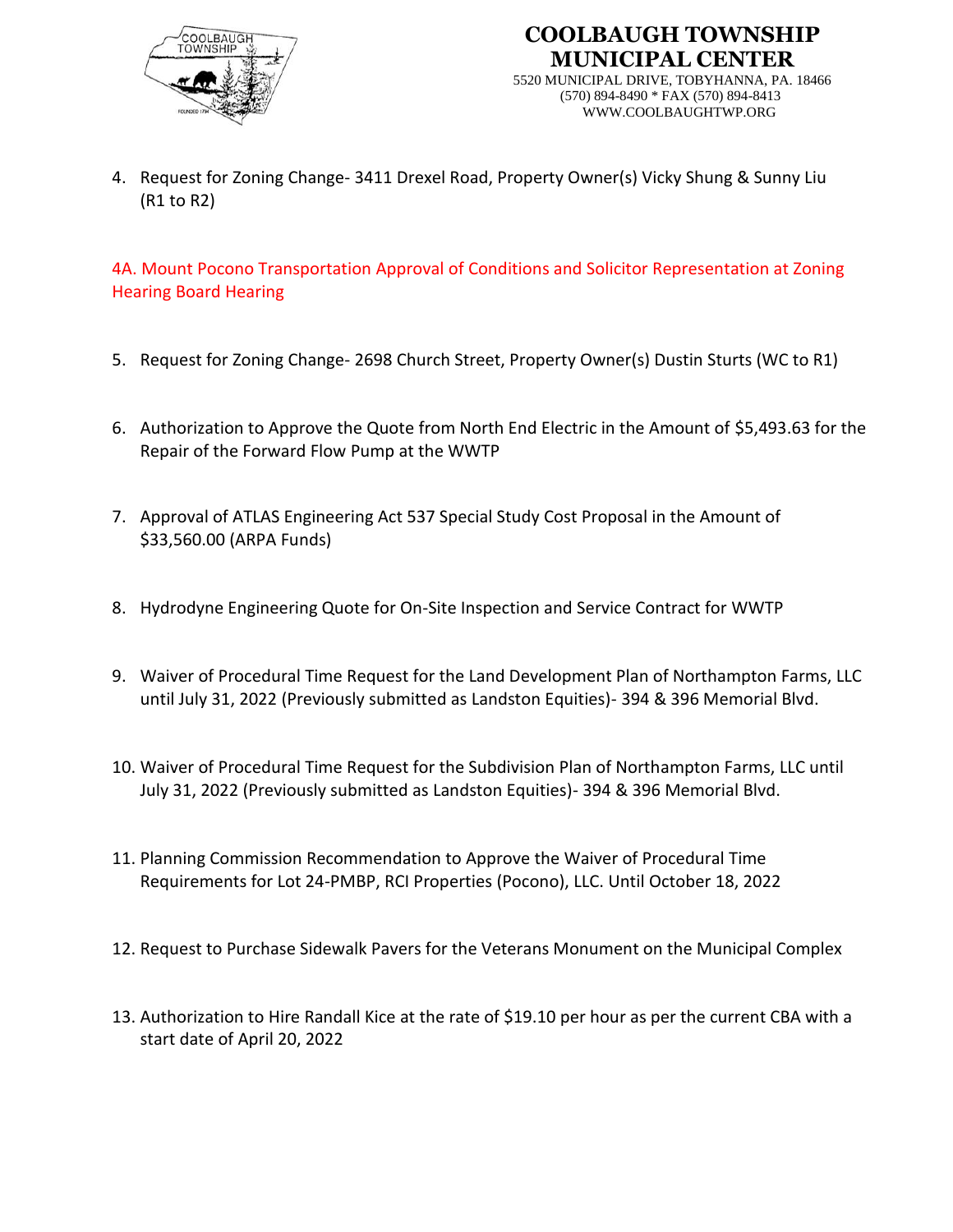

#### **COOLBAUGH TOWNSHIP MUNICIPAL CENTER**

5520 MUNICIPAL DRIVE, TOBYHANNA, PA. 18466 (570) 894-8490 \* FAX (570) 894-8413 WWW.COOLBAUGHTWP.ORG

- 14. Request by Veterans Committee for the Expenditure not to Exceed \$750.00 for the Event Planning of the Memorial Day Remembrance to take place May 30, 2022 at 3:00 PM
- 15. Parks and Recreation Recommendation to Approve the Volunteer Field Usage for Pocono Mountain West Little League April 27<sup>th</sup> through June 15<sup>th</sup>, 2022 as per the Schedule Provided
- 16. Parks and Recreation Request for DPW to begin Construction of the Additional Parking Area at the Basketball/ Skate Park
- 17. Parks and Recreation Request for Permission for Township Engineer, Rusell Kresge / Eric Snyder, Keystone Consulting Engineers, Inc. to Submit Required PPL Easement Documents for Basketball/ Skate Park Parking Areas
- 18. Possible Action on Minor Subdivision Plan of Linda Silva joining lots 4 & 5, Block 1506, Section 15, Arrowhead Lakes
- 19. Authorization to Advertise the 2022 Road Paving Bid
- 20. Parks and Recreation Request for Joyce Onsted to Prepare a Grant for Stone for the Parking Lot at the Basketball Courts

#### 21. Controller Report

#### 22. Current obligations

| <b>Total Disbursements</b> |                       | \$126,470.74 |
|----------------------------|-----------------------|--------------|
|                            | • Sewer Fund          | 4,826.94     |
|                            | $\bullet$ Escrow Fund | \$9,778.66   |
|                            | • General Fund        | \$111,865.14 |

- 23. Business Manager Comments/Updates
- 24. Solicitor Armstrong Comments/Updates